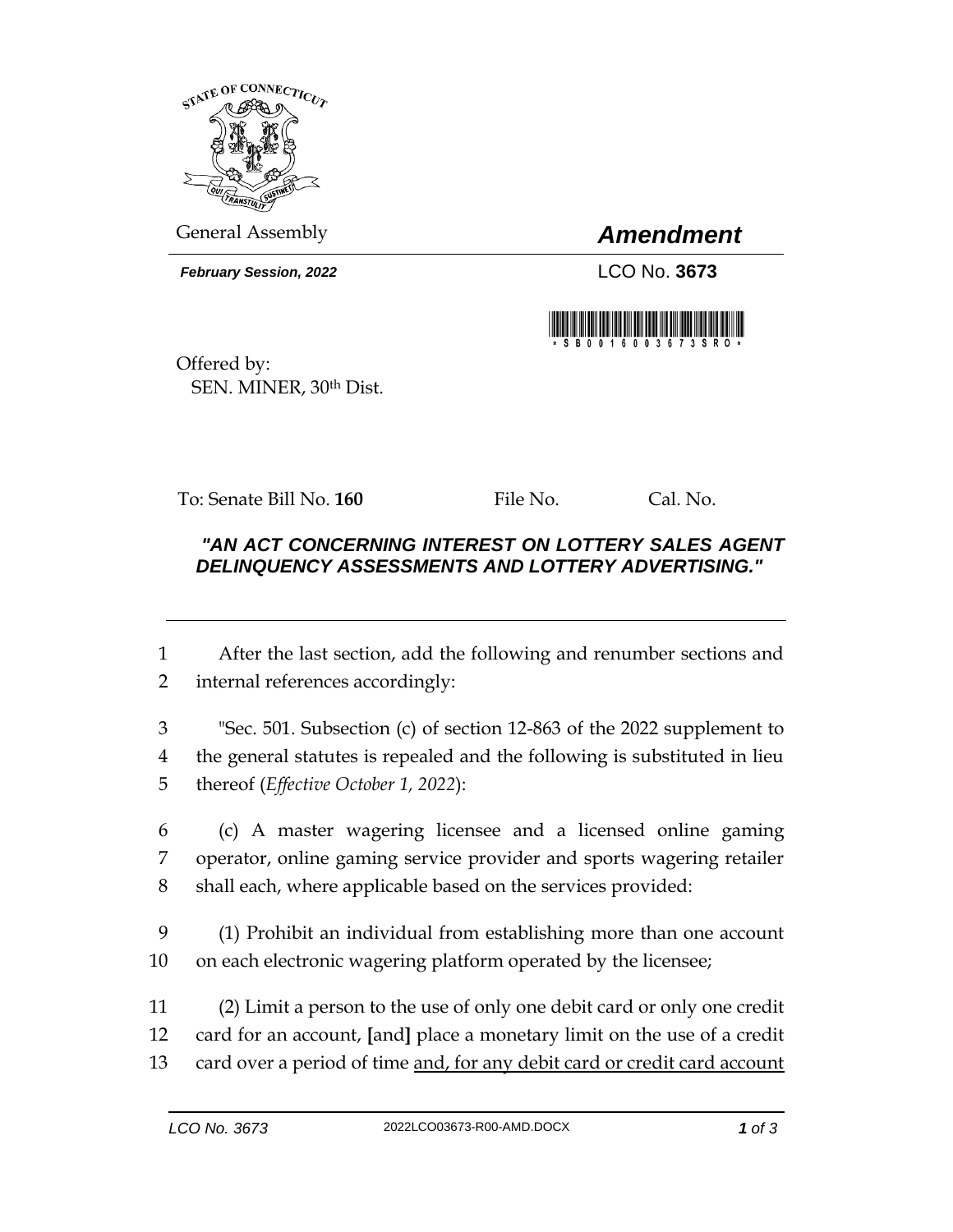|                      | <b>Amendment</b><br><b>SB 160</b>                                                                                                                                                                                                                                                       |
|----------------------|-----------------------------------------------------------------------------------------------------------------------------------------------------------------------------------------------------------------------------------------------------------------------------------------|
| 14<br>15             | jointly held by more than one person, obtain the permission of all<br>account holders before authorizing any debit, charge or withdrawal on                                                                                                                                             |
| 16                   | such debit card or credit card account;                                                                                                                                                                                                                                                 |
| 17<br>18             | (3) Allow a person to limit the amount of money that may be<br>deposited into an account, and spent per day through an account;                                                                                                                                                         |
| 19                   | (4) Provide that any money in an online account belongs solely to the                                                                                                                                                                                                                   |
| 20                   | owner of the account and may be withdrawn by the owner, except,                                                                                                                                                                                                                         |
| 21                   | when the money in such online account originated from a debit card or                                                                                                                                                                                                                   |
| 22                   | credit card that had joint account holders at the time a debit or charge                                                                                                                                                                                                                |
| 23                   | was made, any joint account holder may withdraw any money from                                                                                                                                                                                                                          |
| 24                   | such online account;                                                                                                                                                                                                                                                                    |
| 25<br>26<br>27<br>28 | (5) Establish a voluntary self-exclusion process to allow a person to<br>(A) exclude himself or herself from establishing an account, (B) exclude<br>himself or herself from placing wagers through an account, or (C) limit<br>the amount such person may spend using such an account; |
| 29<br>30             | (6) Provide responsible gambling and problem gambling information<br>to participants; and                                                                                                                                                                                               |
| 31<br>32             | (7) Conspicuously display on each applicable Internet web site or<br>mobile application:                                                                                                                                                                                                |
| 33                   | (A) A link to a description of the provisions of this subsection;                                                                                                                                                                                                                       |
| 34                   | (B) A link to responsible gambling information;                                                                                                                                                                                                                                         |
| 35<br>36             | (C) A toll-free telephone number an individual may use to obtain<br>information about problem gambling;                                                                                                                                                                                 |
| 37<br>38             | (D) A link to information about the voluntary self-exclusion process<br>described in subdivision (5) of this subsection;                                                                                                                                                                |
| 39<br>40<br>41       | (E) A clear display or periodic pop-up message of the amount of time<br>an individual has spent on the operator's Internet web site or mobile<br>application;                                                                                                                           |